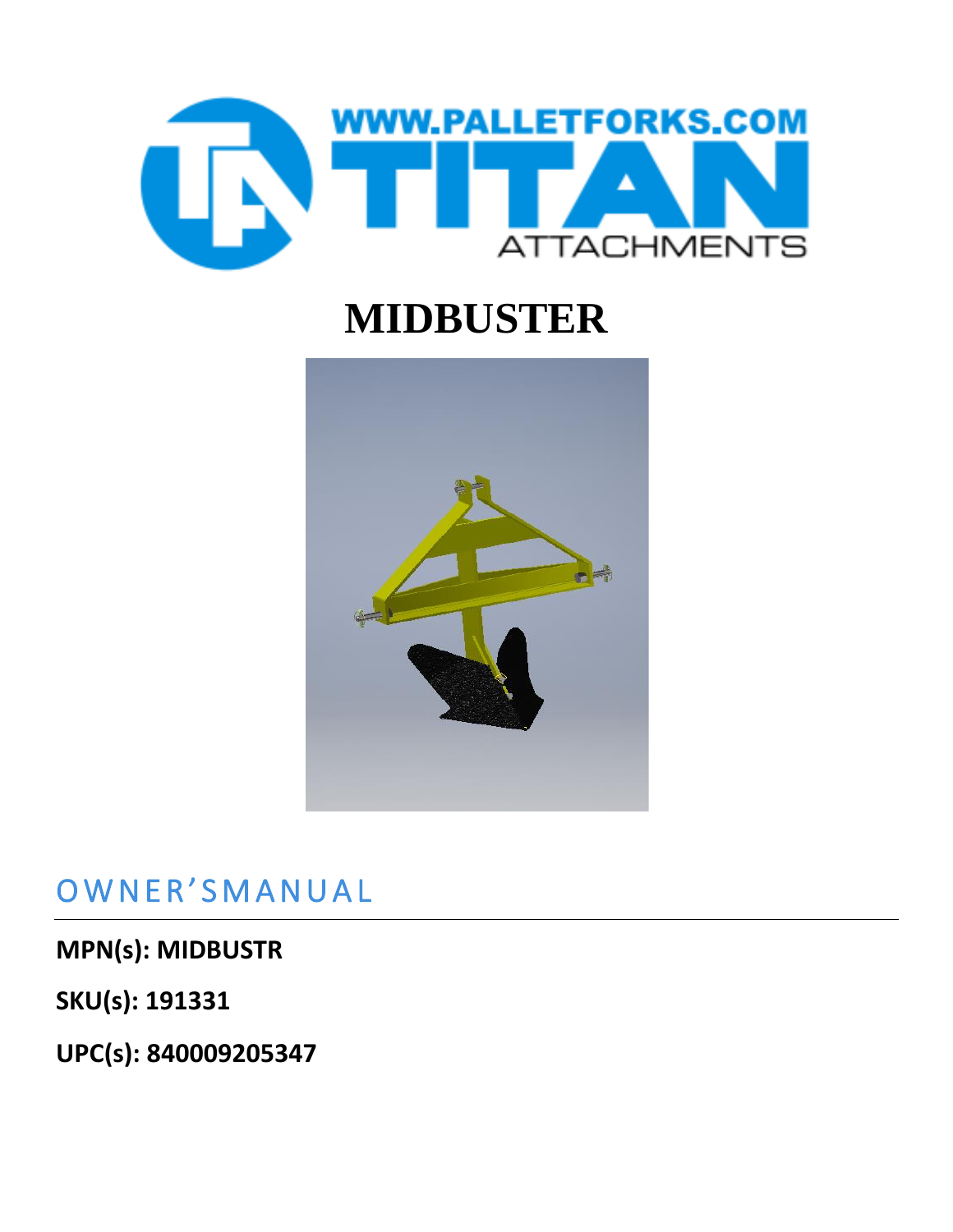## P A R T S D I A G R A M / E X P L O D E D V I E W



| <b>ITEM</b>  | <b>BOX</b>  | <b>DESCRIPTION</b>               | <b>QTY</b>     |
|--------------|-------------|----------------------------------|----------------|
| 1            | MIDBUSTER01 | <b>MID BUSTER ASSEMBLY</b>       |                |
| $\mathbf{2}$ | MIDBUSTER02 | <b>THREADED PIN</b>              | $\overline{2}$ |
| 3            | MIDBUSTER03 | <b>PIN</b>                       |                |
| 4            | MIDBUSTER04 | <b>LINCH PIN</b>                 | 3              |
| 5            | MIDBUSTER05 | <b>M10 X 120 LENGTH FASTNERS</b> | $\overline{2}$ |
| 6            | MIDBUSTER06 | <b>PLOWING BLADE</b>             |                |

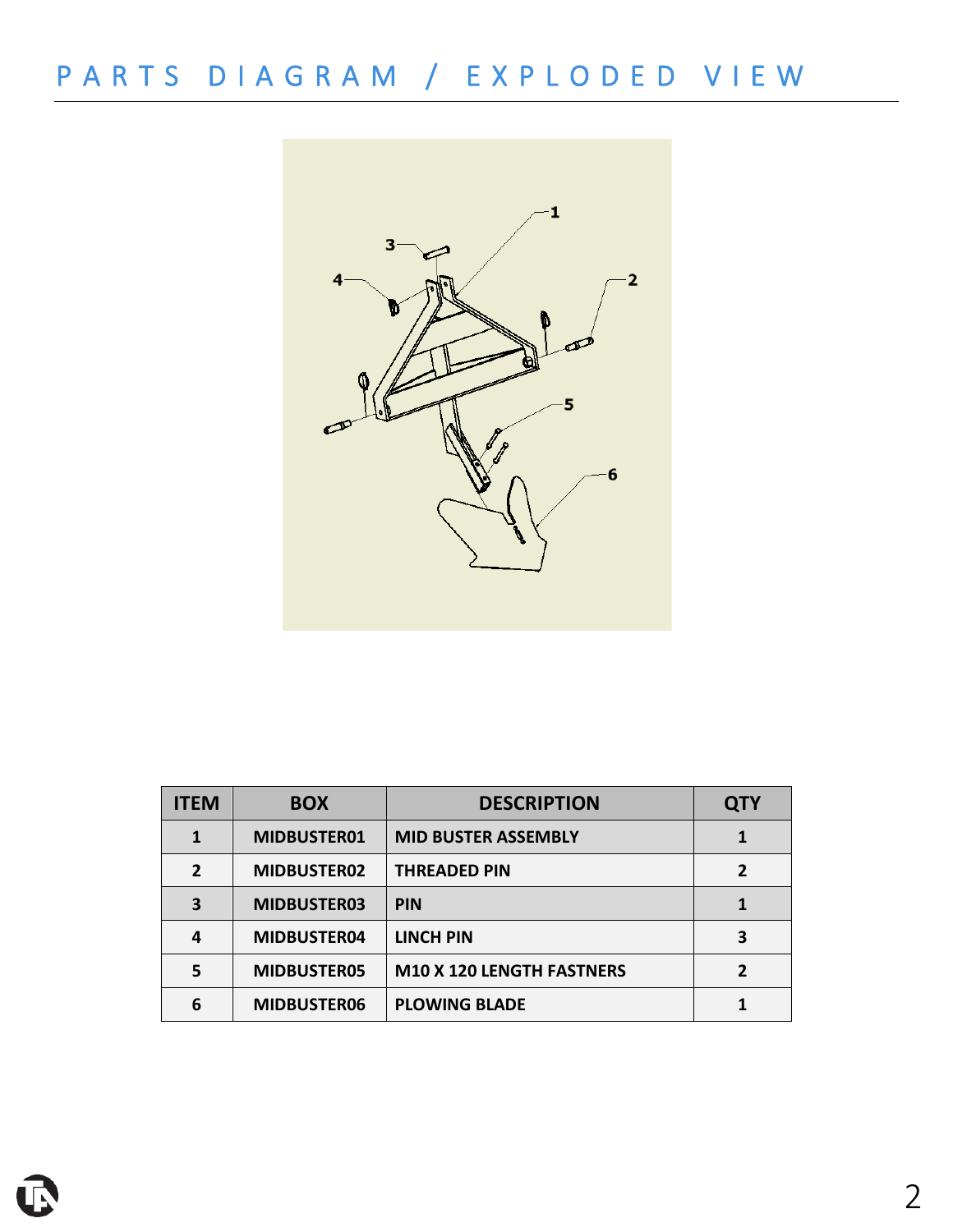➢ **THE REAR BLADE HAVE BEEN ASSEMBLED WITH SUITABLE FASTNERS.**

➢ **THE 3 POINT PINS HAVE BEEN PLACED IN THE PACKING BOX .**

➢ **PLEASE INSERT THE 3 POINT PINS TO MID BUSTER ASSEMBLY .**